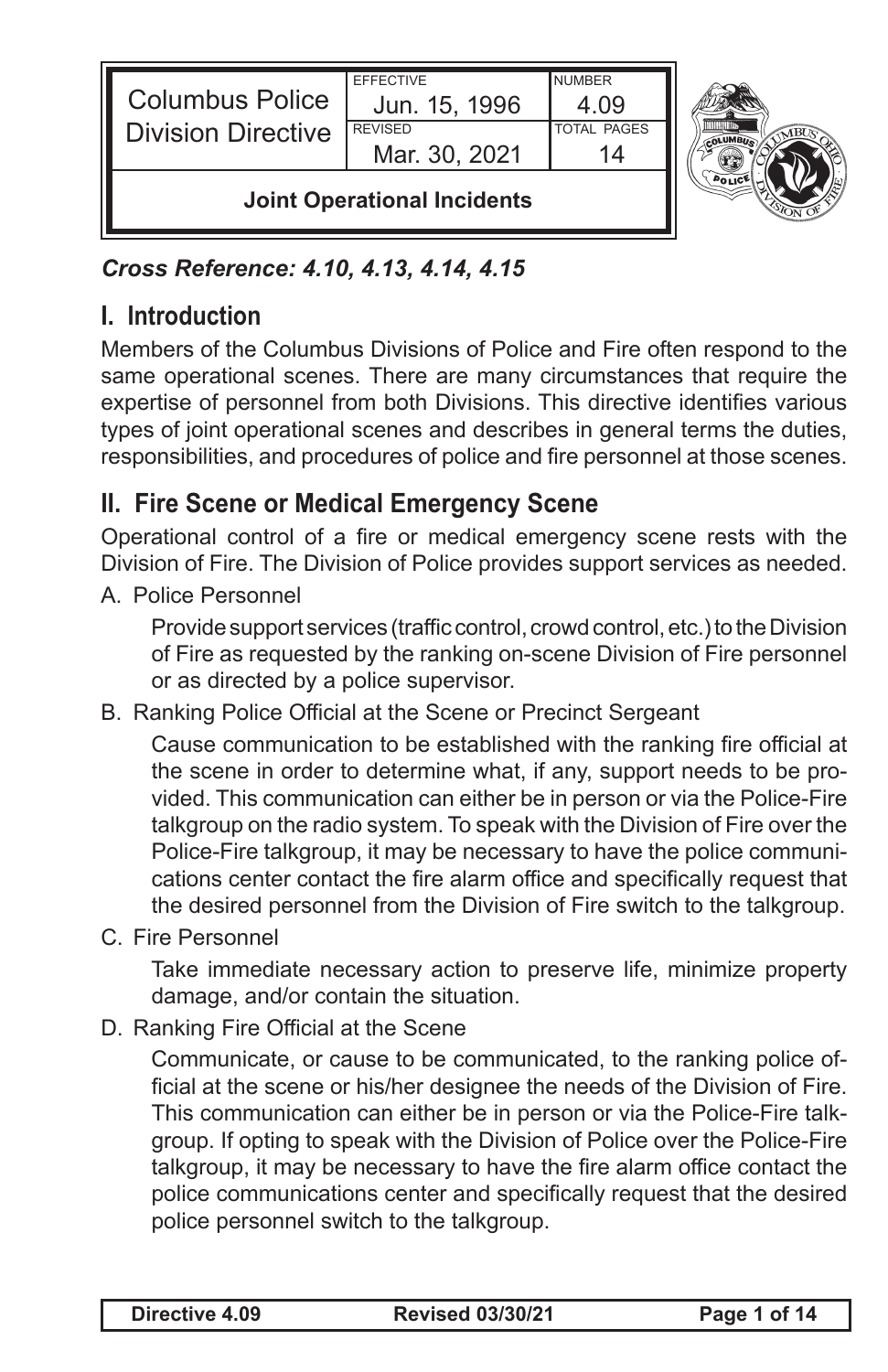## **III. Crime Scene Involving a Medical Emergency**

The scene of a crime that involves a medical emergency can tax the professionalism of police and fire personnel. The considerations and concerns of the two separate Divisions at scenes of this nature are often at odds. Cooperation between police and fire personnel is essential*,* and without it, lives may be needlessly lost and/or dangerous criminals may remain free.

Operational control of the crime scene rests with the Division of Police. Operational control of the medical emergency rests with the Division of Fire. By its very nature, the medical emergency will initially take precedence over crime scene considerations. Police personnel *shall* not in any way hamper the efforts of fire personnel involved in a medical emergency. However, while carrying out their procedures, fire personnel shall make a conscientious attempt not to disturb or contaminate the crime scene any more than absolutely necessary. Once the victim(s) of the medical emergency are stabilized and the medical emergency ceases to exist, as determined by the Fire Incident Commander, operational control of the scene will be relinquished by the Division of Fire to the Division of Police. It is essential that the highest ranking representatives of each Division develop, demonstrate, and maintain the highest degree of professionalism and cooperation.

Normally, the highest ranking police official at a crime scene will be a sergeant. The highest ranking fire official at the scene may be an EMS lieutenant, battalion chief, or deputy chief. It will be the joint responsibility of these individuals to seek out and communicate with one another. These guidelines may not apply in the event of an active aggressor situation, where the primary objective is to stop a lethal threat as quickly as possible. Under those circumstances, operational control of the scene rests with the Division of Police until a warm zone is established and a unified command structure can be developed. Refer to the "Active Aggressor/Situation Response" section of the Emergency Operations Manual as appropriate.

A. Police Personnel

- 1. It is the duty of the first police officer on the scene to accomplish the following tasks in the following order:
	- *a. Make the scene safe.*
	- *b. Summon Emergency Medical Services (EMS) for injured persons and advise the dispatcher of the type of injury and the person's location.*
	- *c.* Administer *first aid consistent with training and available equipment*.
		- *(1) Do not transport the injured person except under the most critical circumstances.*
	- *d.* Apprehend the perpetrator.
	- *e.* Identify, retain, and isolate witnesses.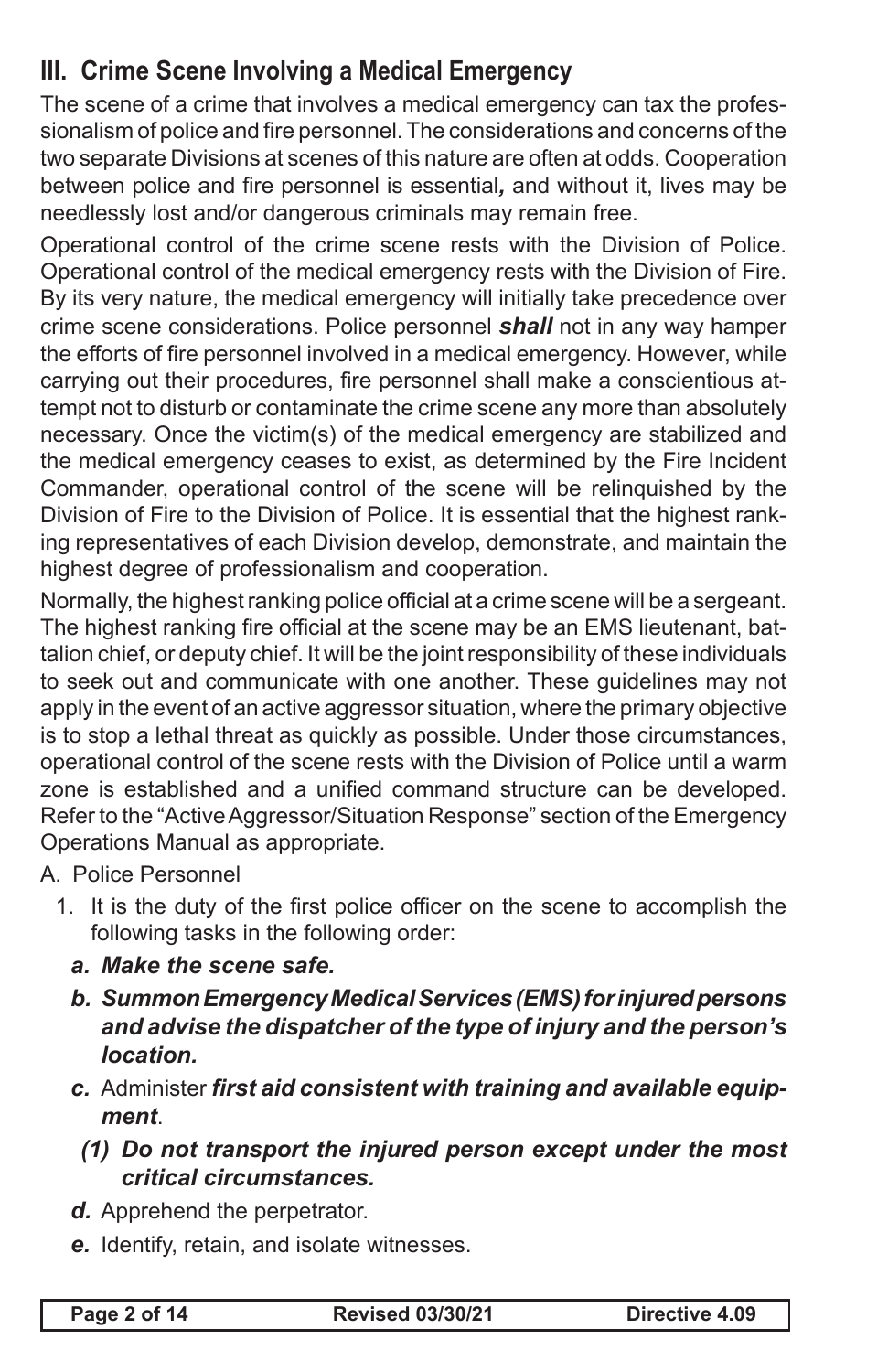- *f.* Contain the scene, establishing a single point of entry. Direct anyone who has a legitimate need to enter the scene to the established single point of entry.
- *g.* Request the presence of a police supervisor.
- *h.* Do not allow any unauthorized personnel to enter the scene regardless of their rank or position.
- *i.* Do not reenter the scene unless directed by the officer in charge of the investigation.
- 2. An officer may deviate from this response if the situation warrants. For example, if Division of Fire personnel are on the scene, the officer would not become involved in the care of injured persons.
- 3. The minimum number of EMS personnel necessary to address the medical emergency, as determined by a fire supervisor, shall be allowed access to the immediate crime scene to administer lifesaving treatment.
- *4.* Police supervisory and/or investigative personnel will determine what specialized personnel will be needed as the processing of the scene progresses, including those needed to formally pronounce death and when they will be allowed access to the scene.
- *5.* It will be the responsibility of the highest ranking police official to make contact with the highest ranking fire official at the scene and act as a liaison between EMS personnel and the police. With the highest ranking fire official at the scene, the highest ranking police official will ensure that EMS personnel are permitted to carry out their responsibilities and they do not unnecessarily contaminate or disturb the crime scene.
- *6.* Notwithstanding the importance of crime scene preservation, the welfare of the victim and the safety of Division of Fire personnel will be of primary concern to Division of Police personnel at the scene of any crime that involves a medical emergency. Fire personnel may request that police personnel move an object that is located in the scene for reasons of safety or to enable them to carry out their duties. Moving any objects in the crime scene shall be considered a last resort. The preferred course of action will be to stand guard over the item until the scene is processed by *Criminal* Investigati*ons* Subdivision personnel. If it becomes necessary to move anything in the scene, the movement will be reported to the investigating detective as soon as possible.
- *7.* Once Division of Fire personnel have left the crime scene, they shall not be allowed to reenter the scene without the approval of the police official in charge.
- *8.* A Crime Scene/Guard Log, form U-10.118, will be initiated by police personnel and will include the names of all individuals, including fire personnel, who entered the scene and a brief explanation of their reason for entering the scene.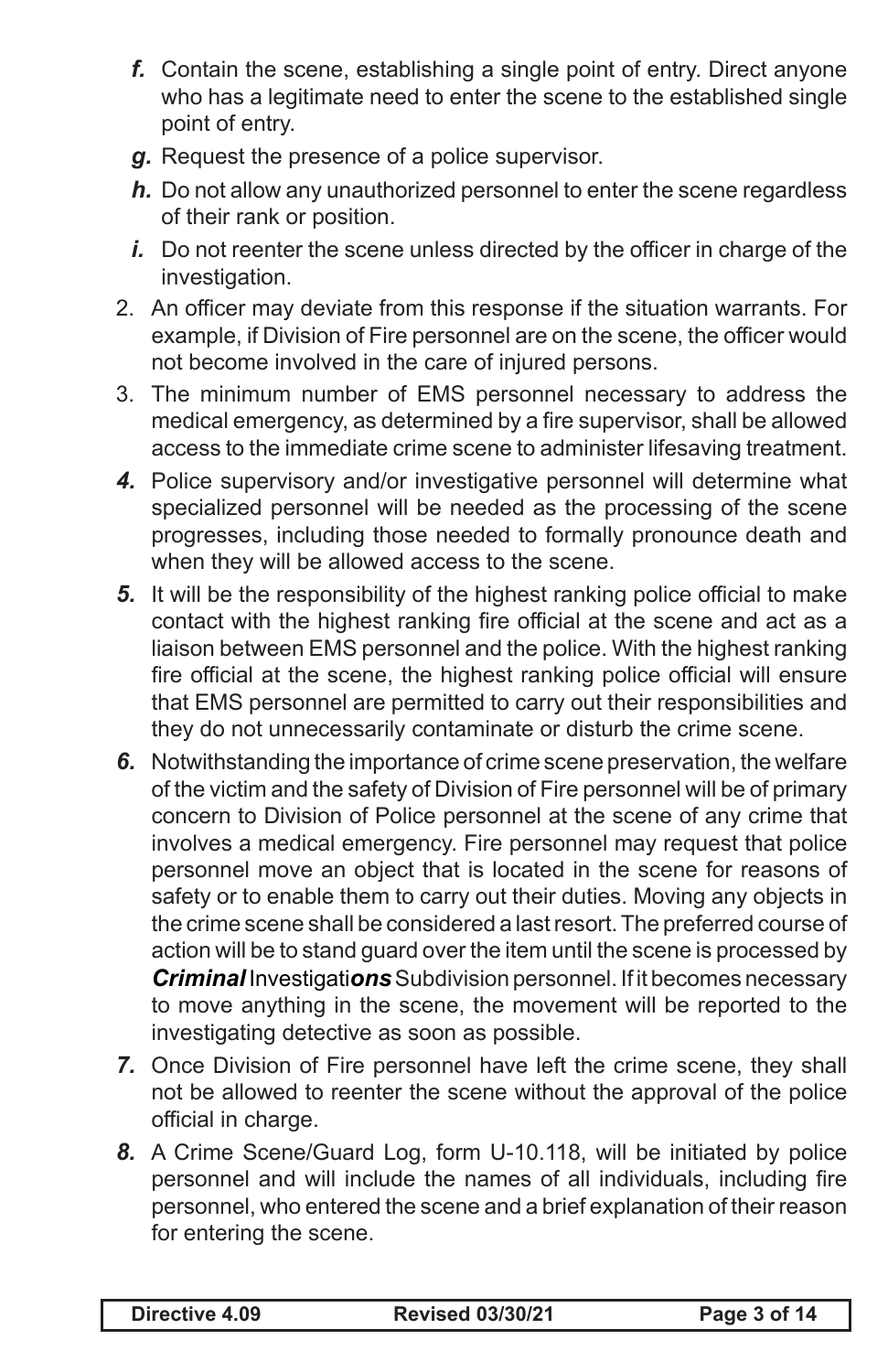- B. Fire Personnel
	- 1. Division of Fire personnel may respond to and rendezvous at a nearby location when there is an indication that a crime has been or is being committed. This will allow police personnel to arrive first and secure the scene. Fire personnel may respond directly to the scene prior to the arrival of police when fire personnel have reason to believe that they can do so safely.
		- a. Once notified that the scene is secured and that a medical emergency exists, fire personnel will proceed to the scene and make contact with the ranking police official on the scene or his/her designee.
		- b. If notified that no medical emergency exists, fire personnel may clear the area and return to service.
	- 2. If advised that a victim in the scene requires medical treatment, the minimum number of EMS personnel necessary to address the medical emergency, as determined by a fire supervisor, will enter the scene and institute lifesaving procedures.
	- 3. It will be the responsibility of the highest ranking fire official to make contact with the highest ranking police official at the scene and act as a liaison between EMS personnel and the police. With the highest ranking police official at the scene, the highest ranking fire official will ensure that EMS personnel are permitted to carry out their responsibilities and that they do so without unnecessarily contaminating or disturbing the crime scene. While performing their duties, Division of Fire personnel shall make a conscientious effort to not disturb or contaminate the crime scene any more than absolutely necessary.
	- 4. Evidentiary Considerations
		- a. Each and every item located in a crime scene, whether or not it was used in the commission of a crime, is considered evidence. This includes items that are normally within the perimeter of the crime scene, as well as items that were brought in from elsewhere.
		- b. Upon leaving a crime scene, Division of Fire personnel *shall* not pick up materials left at the scene, except that hazardous materials such as needles or other items that have contacted body fluids may be collected for disposal provided the hazardous material has not become intermingled with evidence. Fire personnel are to notify police of material placed at the scene by fire personnel.
		- c. All Division of Fire personnel who need to enter and exit the scene will enter and exit at a single point when, in the judgment of the fire official in charge, this can be done without compromising or delaying patient care. Ideally, police personnel will be at the scene prior to fire personnel and will have already established the point of entry/exit. However, if fire personnel arrive first, they will select a single point of entry and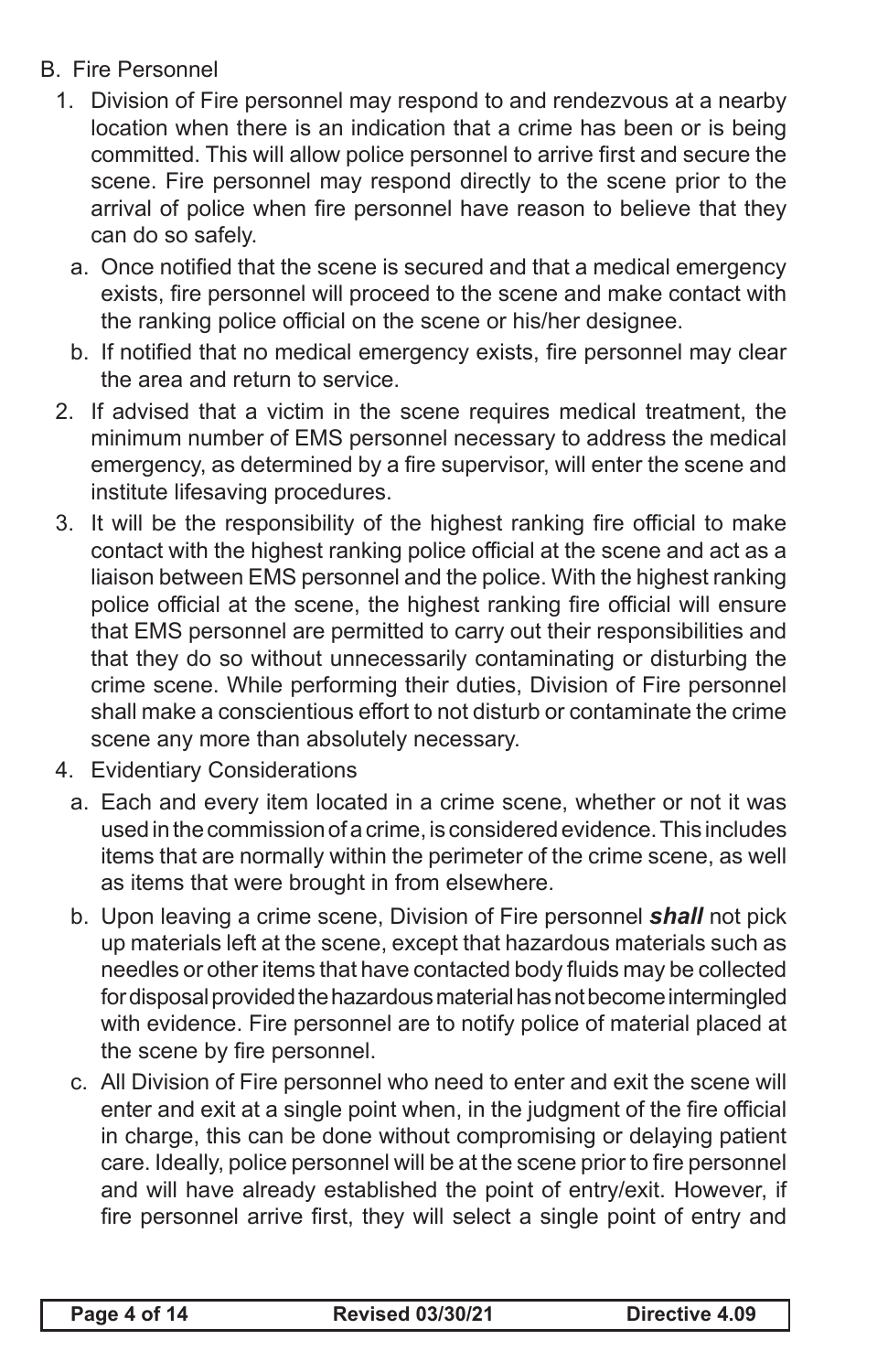advise police personnel of the location of that point. If possible, the point selected should not be the point obviously used by any criminal suspect.

- d. Fire personnel will not move firearms or other weapons unless it is absolutely necessary to do so for reasons of safety or so that lifesaving procedures can be carried out. For example, a *firearm* must be taken from a living victim before the victim is transported to the hospital. If time permits, police should move the *firearm*. It should be remembered that guns do not fire by themselves. A *firearm* is safer lying on the floor than it is while being picked up and moved. Keep in mind that the scene is secure, and the only people in the scene are police and fire personnel, and the injured victim.
	- (1) If there is a *firearm* or other weapon in the scene, fire personnel will advise a police officer. The officer will decide whether the weapon will be moved or guarded. Be aware that officers have been instructed to move items, including weapons, only as a last resort.
	- (2) If no police officer is available, and fire personnel feel that the weapon must be moved, then follow these guidelines:
		- (a) If possible, mark the weapon's location prior to moving it, and notify the ranking police official at the scene as soon as possible.
		- (b) Handle the weapon in such a way as to preserve evidence. Wear gloves if possible. Handle only rough surfaces, such as serrated grips on a firearm. Touch as little of the surface as possible, and handle the object by touching areas not normally touched when the object is normally handled.
		- (c) Do not wipe blood from weapons.
		- (d) Do not pick a *firearm* up by sticking any object through the trigger guard or down the barrel.
		- (e) Do not activate or deactivate a safety lever on a semiautomatic firearm. There have been documented cases of semiautomatic firearms being converted to fully automatic weapons. When the position of the safety lever on some of these weapons is changed, the gun automatically begins firing and will not stop until it is out of ammunition.
		- (f) Do not unload any firearms.
		- (g) The firefighter who moved the weapon or any other object will provide his or her name and assignment to police and will specifically advise that he or she handled the object. It may be necessary to subpoena the firefighter to testify in subsequent court proceedings.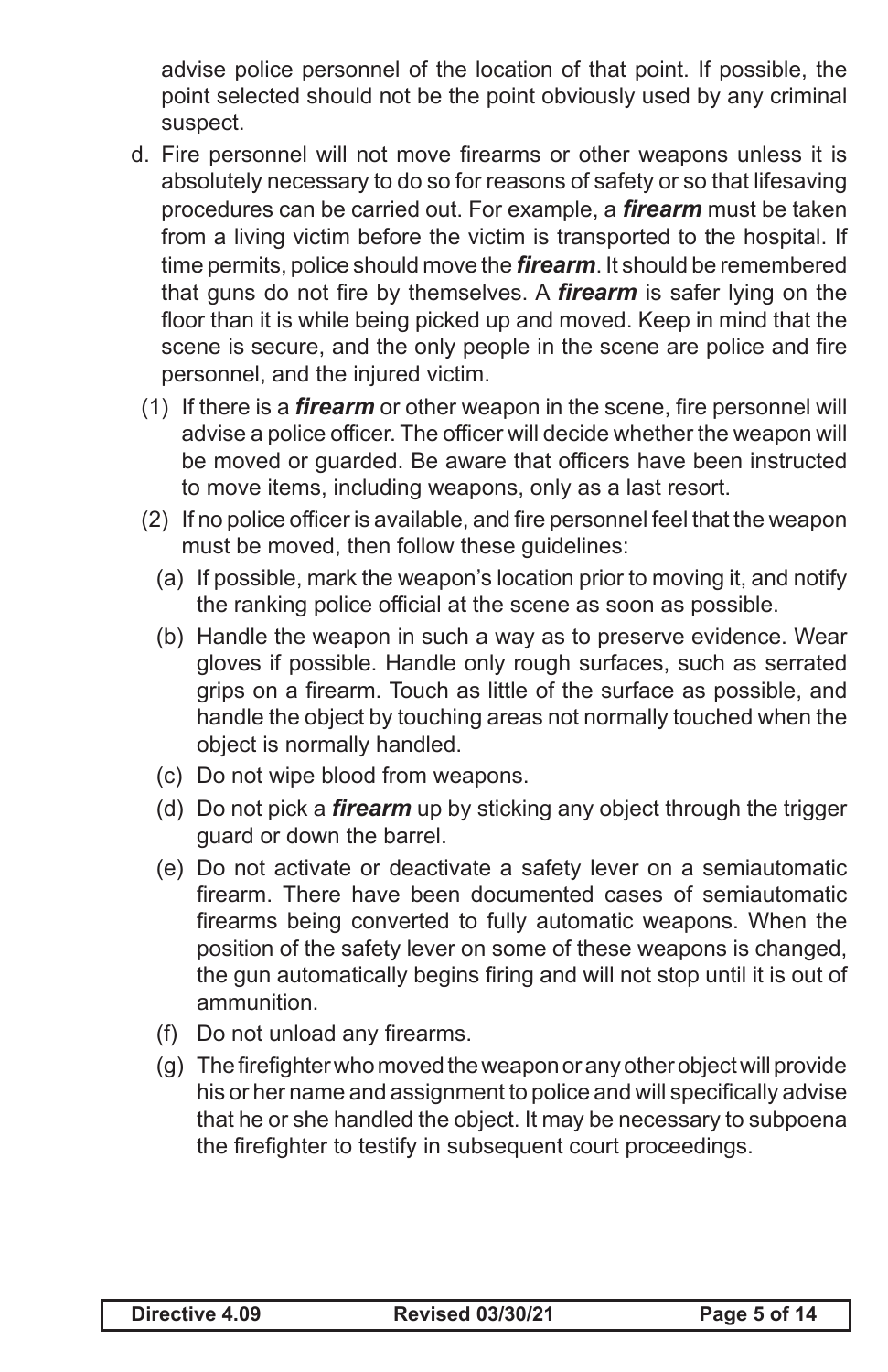# **IV. Traffic Accident with Injuries**

As with crime scenes that involve medical emergencies, operational control of a medical emergency arising out of a traffic accident rests with the Division of Fire until relinquished to the Division of Police. The medical emergency will take precedence over evidentiary concerns. It will be the joint responsibility of the highest ranking representatives of both Divisions to seek out and communicate with each other so that EMS personnel are permitted to carry out their responsibilities and that they do so in such a manner as to minimize contamination of the accident scene.

- A. Police Personnel
	- 1. *D*etermine the severity of the accident, *summon Emergency Medical Services (EMS) for injured persons, and advise the dispatcher of the type of injury and the person's location.*
	- *2. Administer first aid consistent with training and available equipment.*

*Do not transport the inured person except under the most critical circumstances.*

- *3. Preserve the scene of an accident resulting in severe injury or death.*
- *4. Conduct an investigation into the accident.*
- *5. Reestablish traffic flow.*

When Division of Fire personnel respond to the scene of a traffic accident involving injuries, the safety of fire personnel and the injured victim(s) will be the primary objectives. To address these objectives, the Fire Incident Commander may choose to have fire vehicles block one or more lanes of traffic. The Fire Incident Commander will then delegate traffic control duties to police personnel, and reestablishing traffic flow will become a secondary objective. The Fire Incident Commander will determine when fire vehicles will be moved and when partial or total traffic flow can be safely established. The Fire Incident Commander shall be mindful that once medical treatment and transport of victims is complete, restoring traffic flow should be a priority. This may include fire rescue apparatus moving off of the roadway or to another location to complete re-loading their equipment into their apparatus.

*6.* The police officer who is assigned to complete the accident report, or guard the scene of an accident that resulted in severe injury or death, will be responsible for obtaining from fire personnel as much information about the Division of Fire's activities at the accident scene as possible. Fire personnel will advise police personnel of any major alterations to the accident scene, such as damage to vehicles as the result of extricating victims, repositioning vehicles, etc.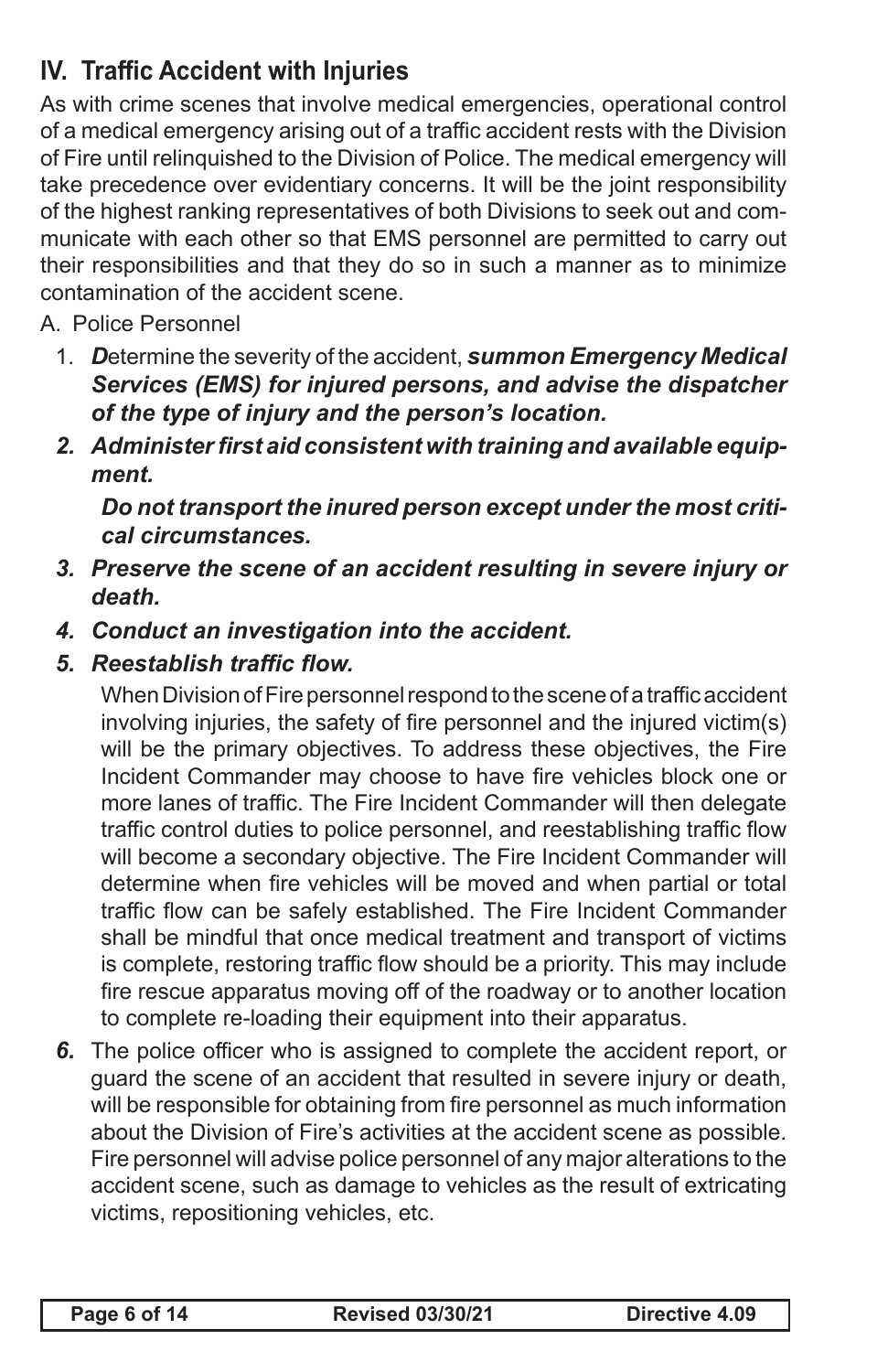- B. Fire Personnel
	- 1. Fire personnel may be requested to neutralize a hazard, such as oil or diesel fuel in the roadway. Fire personnel will provide this type of service if requested and as permitted by law.
	- 2. Occasionally, police personnel request that fire personnel provide lighting at the scenes of accidents. Unless a hazardous situation exists, fire apparatus will not normally be used for this purpose.
	- 3. Fire personnel will respond on emergency to any report of a traffic accident involving injuries. With patient care and the safety of Division of Fire personnel as their primary objectives, fire personnel will handle the incident with consideration for the contamination of a possible crime scene. Relevant facts and any significant statements made by citizens at the scene will be properly recorded on the EMS report.
	- 4. Fire personnel will provide information about the condition of the scene upon their arrival, including the position of the vehicles; the identity of any possible witnesses to the accident who are known to them; any statements made by any of the parties involved in or witnesses to the accident; any alterations made to the scene, such as damage to vehicles as the result of extricating victims; the call numbers of the responding EMS units; the name of the individuals treated or transported; and the facility to which victims were transported.
	- 5. When there is a strong possibility that the accident will result in a fatality, Division of Fire personnel are not to clean up after themselves at the crime scene, except that hazardous materials such as needles or other items that have contacted body fluids may be collected for disposal*,* provided the hazardous material has not become intermingled with evidence. Fire personnel will notify police of material that was placed in the scene by fire personnel.
	- 6. As soon as practical, fire personnel will advise police personnel of the victim's condition. Of primary concern to police is the risk of death to a victim. A traffic fatality requires that the scene be held and that the accident be investigated by Accident Investigation Unit detectives. Fire personnel will provide the names of all persons treated or transported by them, the apparatus number of the EMS unit that provided treatment or transportation, and the name of the facility to which the victims were transported.

#### **V. Bomb Scene**

Police and fire personnel at a bomb scene will confer at the field command post, staging area, or evacuation area to coordinate their response.

A. Police Communications Center Personnel

- 1. Upon receiving information that an explosive device may be located in a motor vehicle:
	- a. Dispatch a Patrol sergeant and an officer to the scene.

| Directive 4.09 | <b>Revised 03/30/21</b> | Page 7 of 14 |
|----------------|-------------------------|--------------|
|                |                         |              |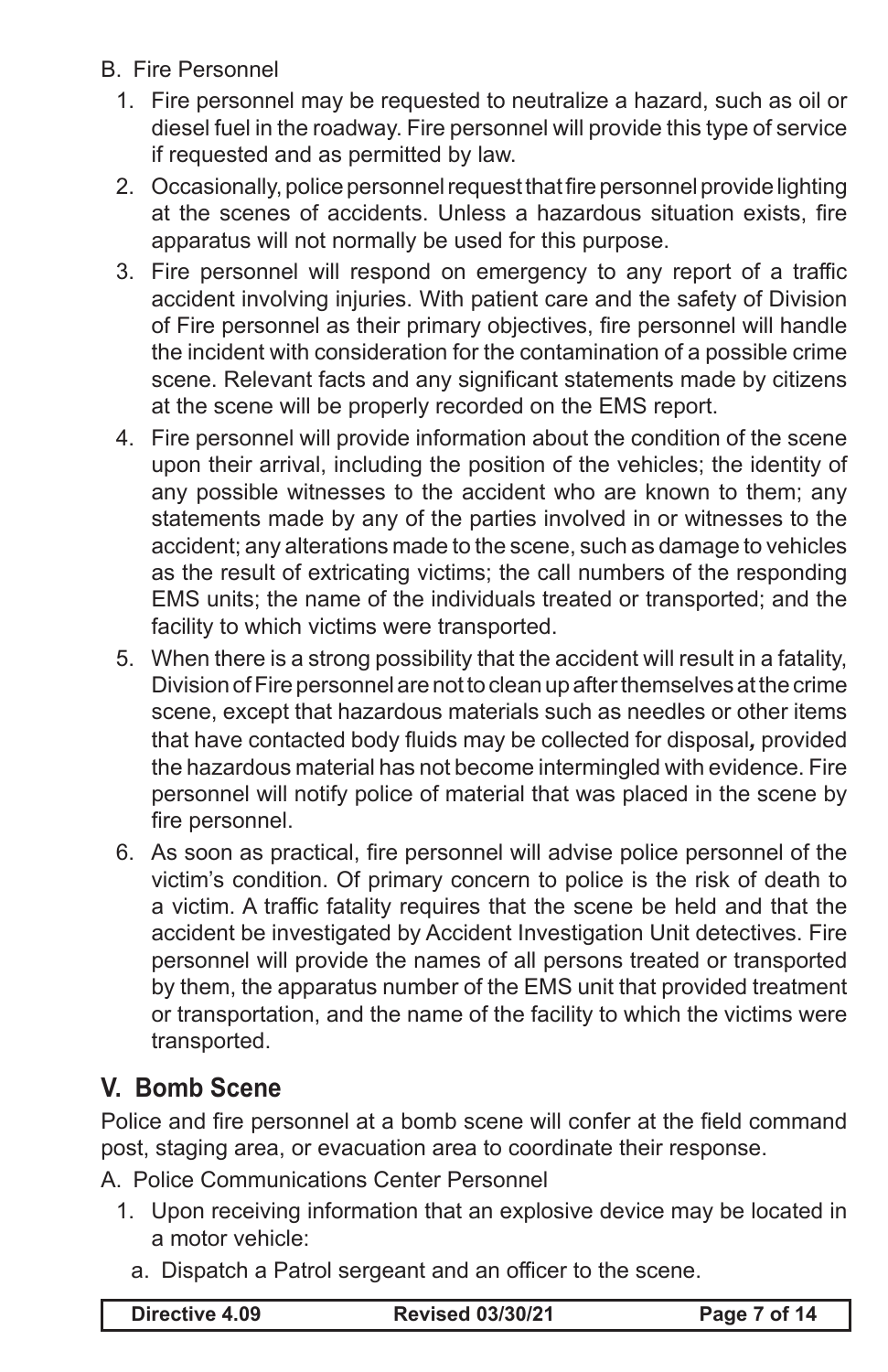- b. Notify the fire alarm office and ask the Division of Fire to alert its Bomb Squad.
- c. Notify the Counter*-*Terrorism Unit designee.
- 2. Upon receiving information that a suspected explosive device has actually been found at any location:
	- a. Dispatch a Patrol sergeant and an officer to the scene.
	- b. Notify the fire alarm office and request that the Division of Fire's Bomb Squad respond.
	- c. Notify the SWAT Section Lieutenant or designee.
	- d. Notify the Counter*-*Terrorism Unit designee.
- 3. Upon receiving information about a bomb threat, dispatch a Patrol sergeant and an officer to the scene.
- B. Police Personnel Responding to the Scene
	- 1. Do not operate electronic devices or allow them to be operated within the perimeter as required by the Homeland Security Bomb Threat Stand-off Card, as determined by the threat. Such devices include, but are not limited to, vehicle or portable radios, beacons, MDCs, pagers, BWCs, and cellular telephones. Any device that sends or receives a signal could possibly trigger an electronic detonation device. Refer to the Evacuation Cards in Section X.
	- 2. Secure the target area.
	- 3. The Division of *Police or Division of* Fire Bomb Squad canine(s) may be requested to assist in the search of a bomb threat situation. Advise Communications Bureau personnel to *request assistance and* notify the Division of Fire of *the* request.
	- 4. Advise Communications Bureau personnel to notify the Division of Fire of hazardous materials or military ordnance at the scene.
	- 5. In a bomb threat situation where nothing has been found, leave the decision to evacuate a school or other building to the manager, supervisor, or owner of the facility. However, in an evacuation, assist in moving occupants to an area of safety.
	- 6. Leave the search of a motor vehicle to the Bomb Squad. Otherwise, conduct a search for suspicious packages or devices only in areas accessible to the public.
		- a. Ask employees or residents who are familiar with the premises to help conduct the search, particularly in areas not accessible to the public.
		- b. If it is necessary to search a school, request that school employees help conduct the search. Should they refuse, the responding sergeant **should** request assistance with the search.
		- c. If the location of the bomb is not given, begin by searching a building's exterior and work inward, from the bottom to the top. Vehicles should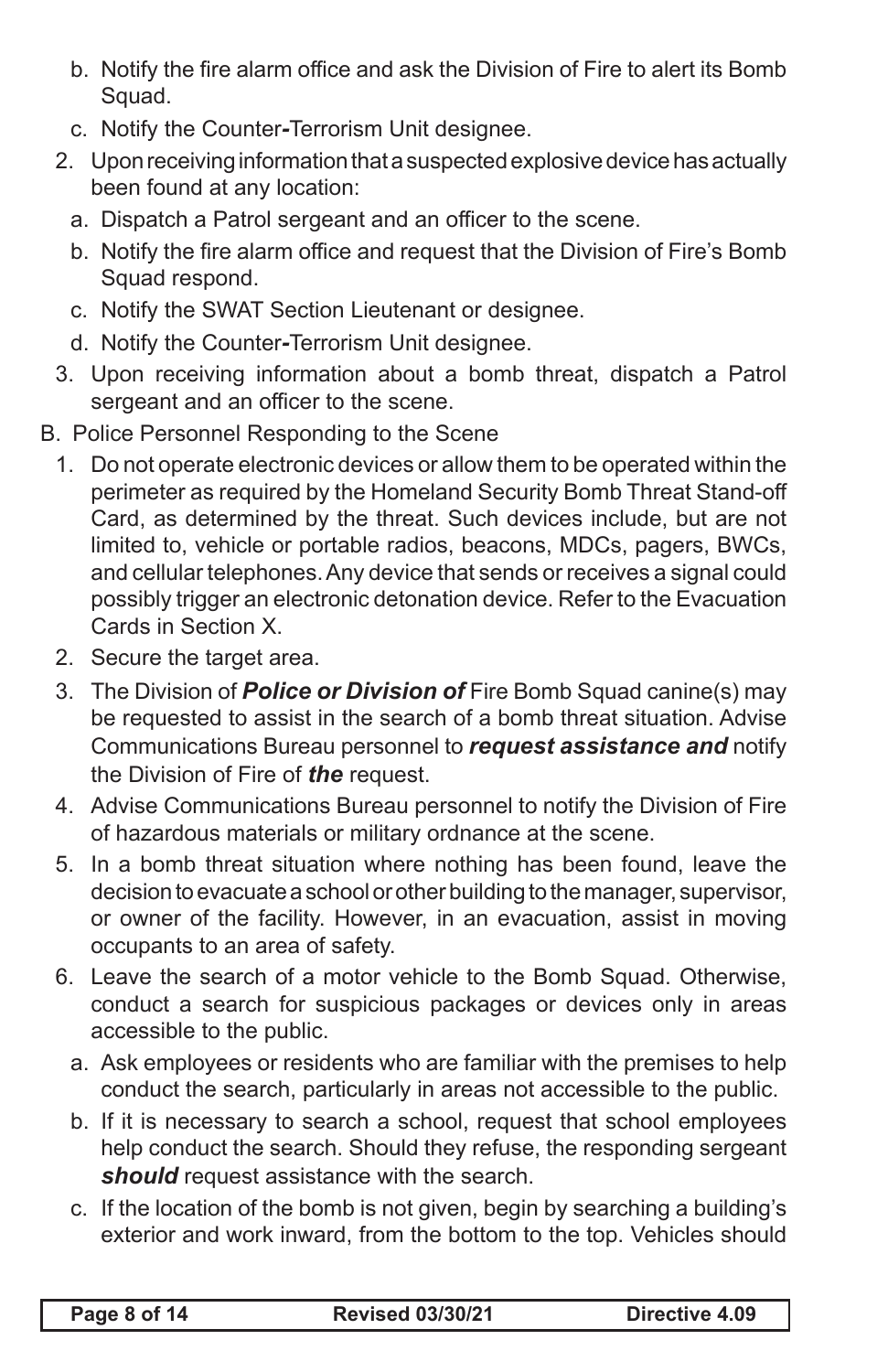be examined from the exterior only (for example, do not open vehicle doors or stand on running boards, to avoid disturbing the vehicle).

- d. Advise persons responsible for the premises to leave windows and doors open to minimize potential structural damage.
- 7. If a bomb threat was made but no explosive device is found, complete an incident report. Forward a copy to the Division of Fire Bomb Squad **Commander**
- 8. If a suspected explosive device is found:
	- a. Do not touch or move the device.
	- b. Evacuate the area.
	- c. Notify the Division of Fire. Turn over operational control of the scene to fire personnel until the device is rendered safe.
	- d. Notify the SWAT Section Lieutenant or designee and the Counter*-*Terrorism Unit designee.

Note: The *o*n-scene Patrol Incident Commander, in consultation with the Bomb Squad leader, will initiate SWAT reporting to the scene, if necessary.

- e. Establish a safety perimeter as required by the Homeland Security Bomb Threat Stand-off Card *and* determined by the threat. Refer to the Evacuation Cards in Section X.
- f. Keep all persons out of the line of sight of the explosive device, away from glass and other flying debris that could be propelled by an explosion.
- g. Provide support services, such as traffic control, crowd control, or evacuation, as needed and requested by the Division of Fire.
- h. *After coordinating with the Bomb Squad, c*omplete an incident report *as appropriate*.
- i. Leave explosive materials in the custody of the Bomb Squad. Do not take explosives to the Property Control Unit.
- 9. If there is an explosion:
	- a. Obtain medical assistance for injured persons, and render first aid when possible until appropriate assistance arrives.
	- b. Notify the Division of Fire and turn operational control of the scene over to fire personnel until the fire is extinguished or the medical emergency is stabilized. Notify the SWAT Section Lieutenant or designee and Counter*-*Terrorism Unit designee.
	- c. Establish a safety perimeter in all directions required by the Homeland Security Bomb Threat Stand-off Card as determined by the threat. The perimeter needs to expand beyond the furthest piece of evidence (blast fragments) and will move as the situation dictates. Refer to the Evacuation Cards in Section X.
	- d. Secure the crime scene and guard it until relieved by a supervisor or the investigator in charge.

| Directive 4.09 |  |
|----------------|--|
|----------------|--|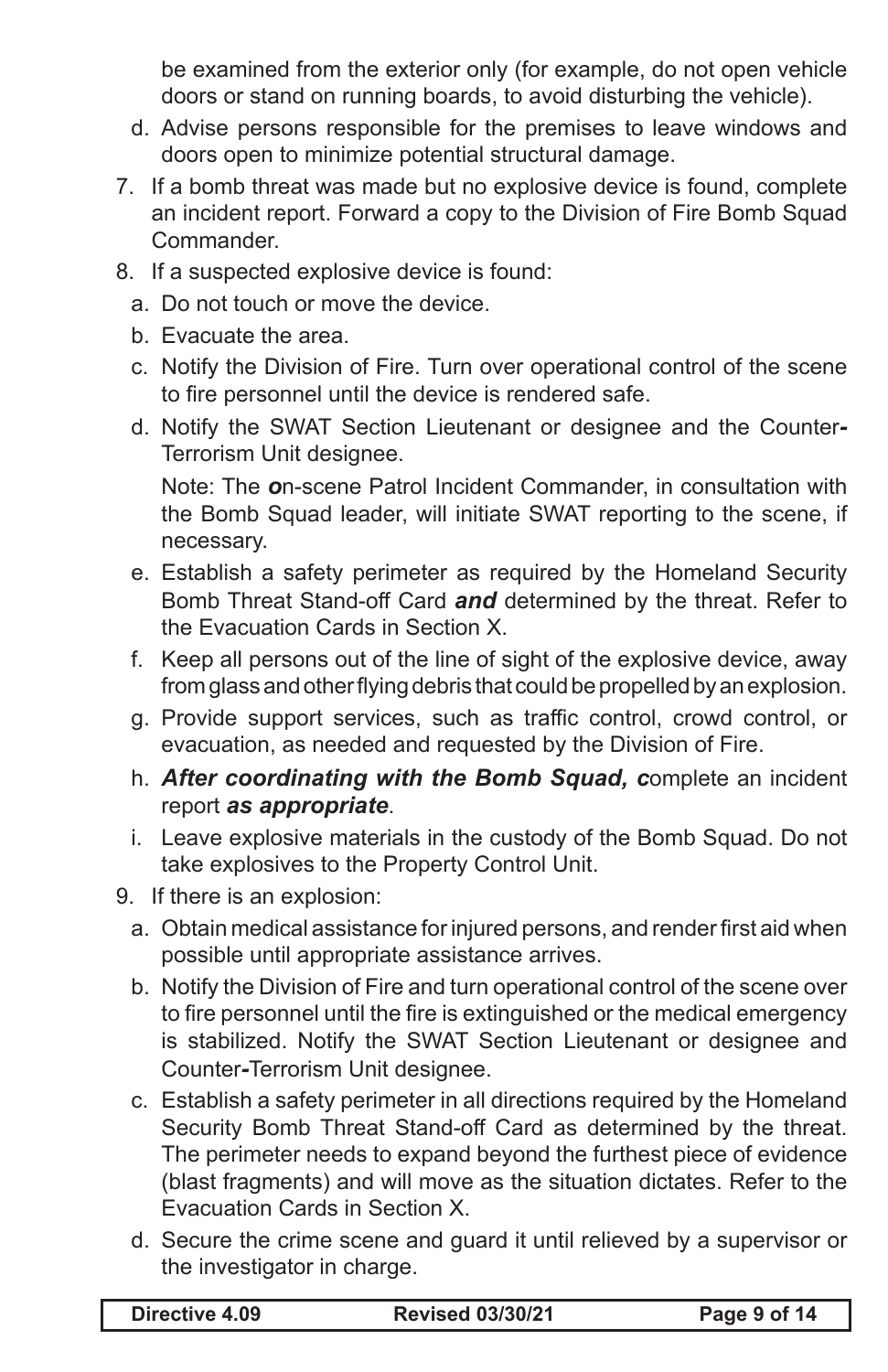- e. Provide support services, such as assisting in the search for a secondary explosive device, as needed and requested by the Division of Fire.
- f. *After coordinating with the Bomb Squad, c*omplete an incident report *as appropriate*.
- 10. With the exception of fire investigation (when no other crime is involved), the subsequent criminal investigation of the incident will be under the control of the Division of Police in cooperation with the Division of Fire and any other agency that has jurisdiction. Fire investigation (when no other crime is involved) will be the responsibility of the Division of Fire with the cooperation of the Division of Police.
- C. Fire Personnel
	- 1. Fire personnel will only be dispatched to a bomb call:
		- a. If a suspected explosive device is found;
		- b. If a suspected explosive device is found in or reported to be in a motor vehicle; or
		- c. If there is an explosion, fire, or medical emergency.
	- 2. If a suspected explosive device is found or there is an explosion, the Division of Fire will assume operational control of the scene until the device is rendered safe, the fire is extinguished, or the medical emergency is stabilized.
	- 3. The Division of Fire will be responsible for the investigation of arson and related offenses.
	- 4. If the incident involves any other criminal offense than arson or a related offense, such as homicide, the Division of Fire will cooperate with the Division of Police and/or any other organization with jurisdiction during any subsequent criminal investigation of the incident. The organization investigating the more significant offense will be the primary investigative unit unless agreed to by Division of Police detectives and Division of Fire investigators.

# **VI. Drowning Scenes**

- A. Types of drowning scenes
	- 1. Rescue scenes exist when there is a possibility, no matter how slight, that the victim's life can be saved. Rescue scenes are under the operational control of the Division of Fire. In a cold water drowning, the drowning victim(s) may be viable for sixty minutes or more.
		- *a. Division of Police personnel may respond to rescue scenes and provide assistance until relieved by Division of Fire personnel.*
	- 2. Recovery scenes exist when there is obviously no possibility that the victim's life can be saved. Recovery scenes are under the operational control of the Division of Police.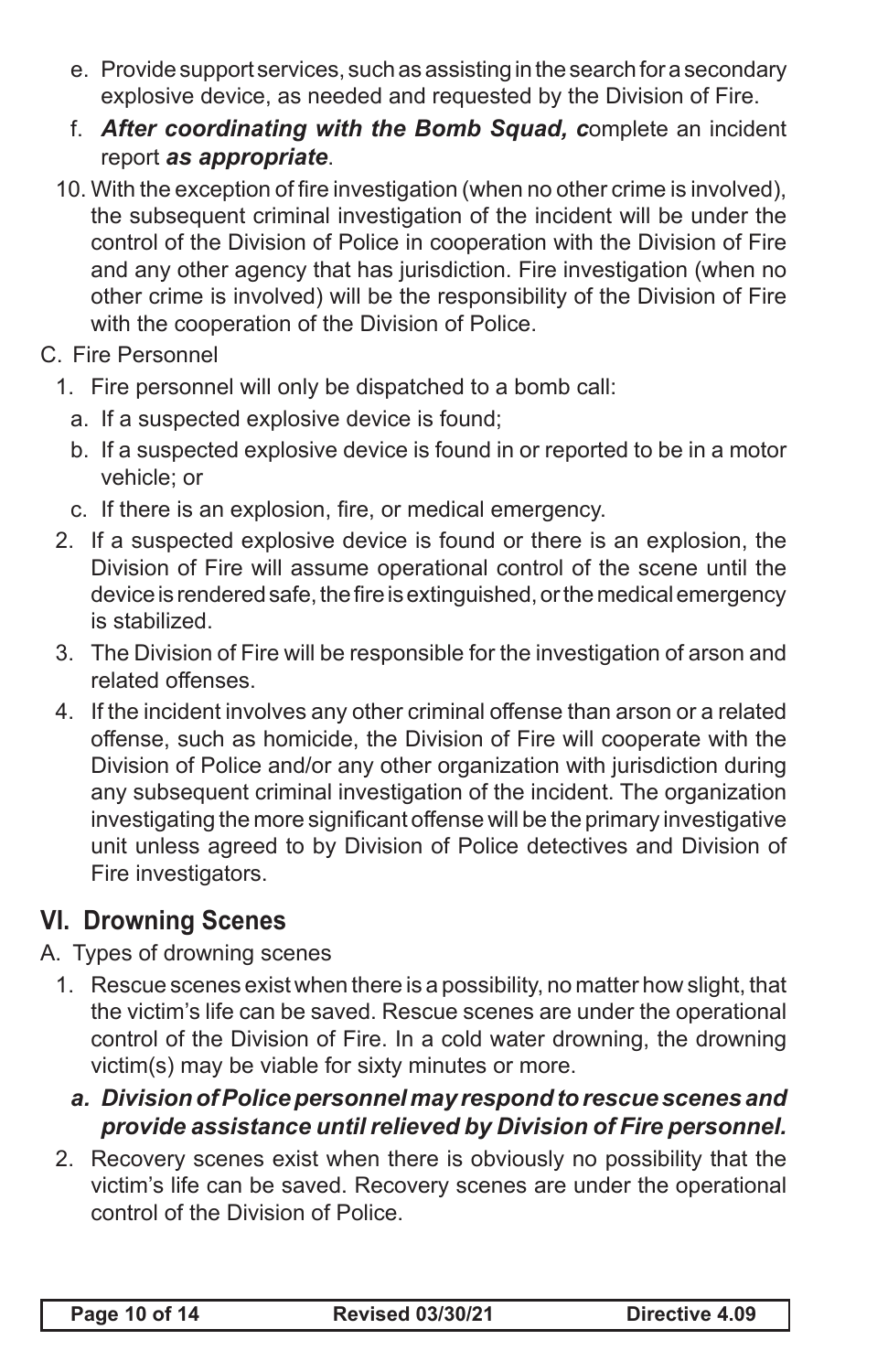- 3. Undetermined scenes, which exist when the type of scene is not readily apparent, which will be considered rescue scenes under the operational control of the Division of Fire.
- B. Police Personnel
	- 1. Upon notification of a possible drowning, the police Communications Bureau will notify the fire alarm office so that appropriate rescue *or*  **recovery** equipment can be dispatched.
	- *2. Provide assistance at rescue scenes.*
		- *a. Summon Emergency Medical Services (EMS) for injured persons and advise the dispatcher of the type of injury and the person's location.*
		- *b. Administer first aid consistent with training and available equipment.*
			- *(1) Do not transport the inured person except under the most critical circumstances.*
		- *c. Provide support services to the Division of Fire as needed.*
	- *3.* Assume operational control of recovery scenes.

C. Fire Personnel

- 1. Upon notification of a possible drowning through a source other than the Division of Police, notify the police Communications Bureau.
- 2. Assume operational control of rescue scenes.
- 3. Provide support services to the Division of Police at recovery scenes.

### **VII. Potential Suicide by Jumping**

Upon receiving a report of a potential suicide by jumping, the police Communications Bureau will notify the fire alarm office for informational purposes.

A. Police Personnel

*1.* Assume operational control of the scene, following established police procedure.

#### *2. Determine if a SWAT response is appropriate, and notify SWAT personnel if needed.*

B. Fire Personnel

- 1. EMS personnel should respond to a location close to, but not in sight of the scene and stand by at that location until advised that the victim is in need of emergency medical treatment or that the risk of harm to the victim no longer exists.
- 2. Fire personnel will provide support services as requested by police.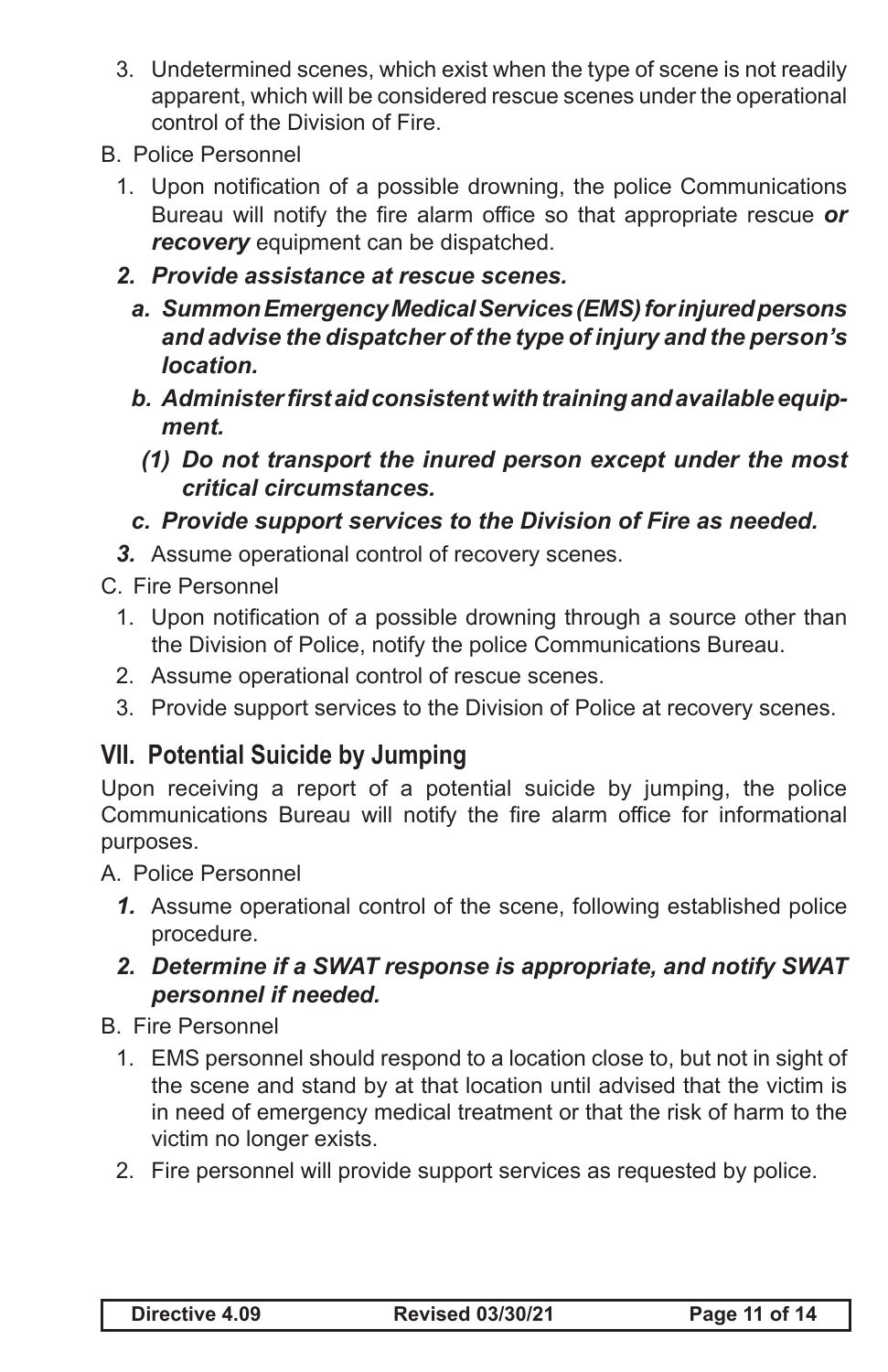# **VIII. Forced Entry**

It often becomes necessary for members of the Division of Police or the Division of Fire to force entry into a structure so that they can carry out their duties. Occasionally, members of one Division depend on members of the other to assist in these situations. When such assistance is requested, it will be given.

A. Police personnel can assist fire personnel at forced entry situations by:

- 1. *P*rovide security *and support* for fire *personnel when they need to force entry for a medical or fire emergency*.
- 2. Taking custody of valuable items left unsecured by the forced entry and placing them in the Property Control Unit.
- 3. Completing an incident report if the circumstances dictate.
- B. Fire personnel can assist police personnel at forced entry situations by:
	- 1. Providing equipment, such as ladders, at scenes where use of the equipment will minimize or prevent damage to the structure into which entry must be forced. However, fire personnel will not force entry, place ladders, etc. when a criminal suspect is believed to be in the structure.
	- 2. Securing the structure with plastic or any other material that is available so that the structure into which entry was forced will be left as secure as possible.

### **IX. SWAT Response**

- *A.* The Division of Police SWAT Section and the Division of Fire have established procedures for a "SWAT response." The SWAT response will be initiated by the SWAT Section when a SWAT mission carries a high potential for violence and lifesaving medical attention might be immediately needed, such as dynamic entries or hostage/barricade situations.
- **B.** The involvement of fire personnel in a SWAT response, or any situation involving the Division of Police, will be confined to the established mission of the Division of Fire.

## **X. Evacuation Cards**

*Personnel should use the Bomb Threat Stand-Off Card to determine the appropriate evacuation distances given the threat of the explosive device.*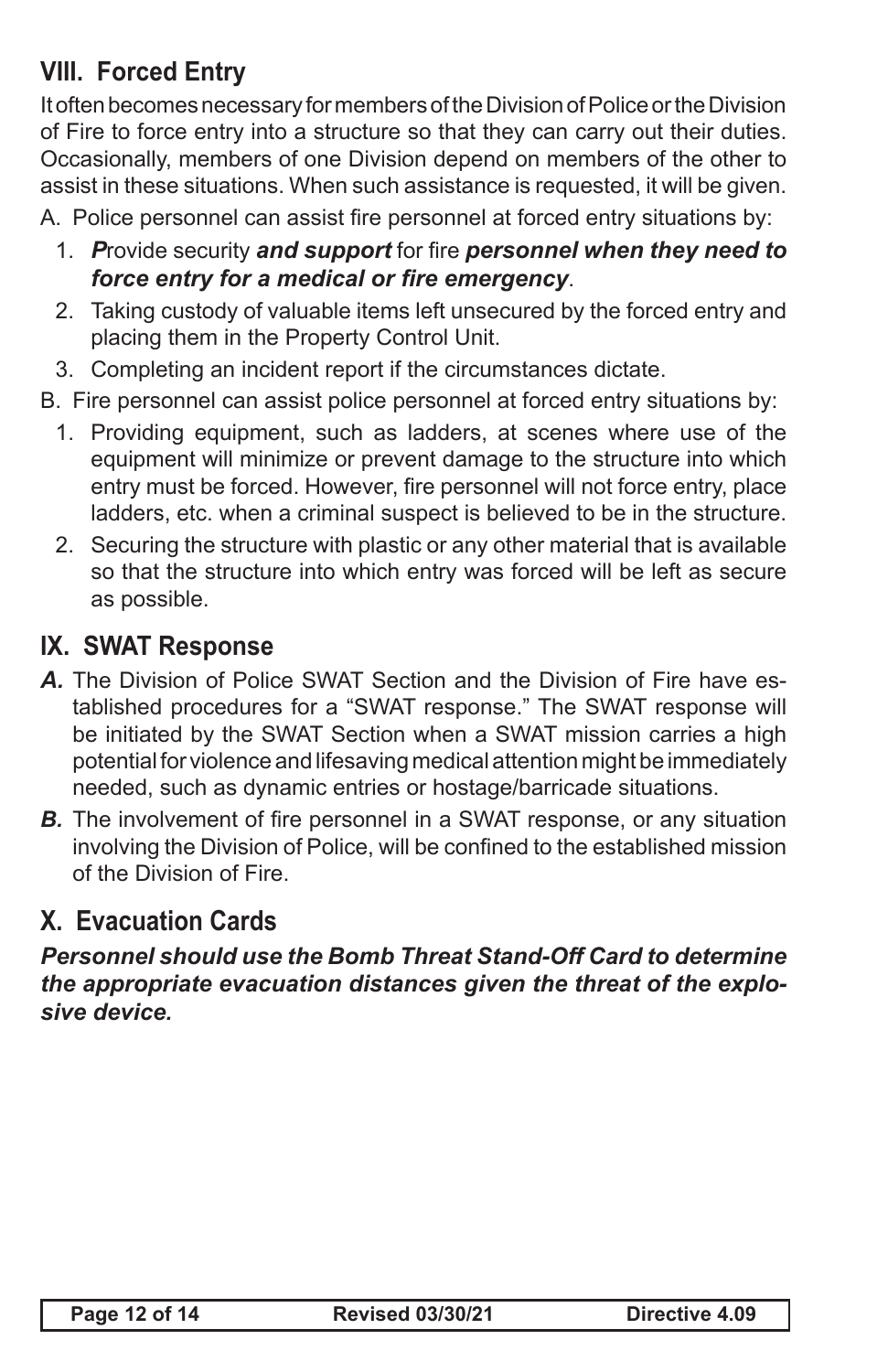| <b>AND SE</b>                     | Evacuation<br>Preferred<br><b>Distance</b> | $+1200$ ft            | $+1700$ ft      | $+1850$ ft         | $+1900$ ft    | <b>+2400 ft</b>        | +3800 ft                                          | +5100 ft              | +9300 ft                         |  |
|-----------------------------------|--------------------------------------------|-----------------------|-----------------|--------------------|---------------|------------------------|---------------------------------------------------|-----------------------|----------------------------------|--|
|                                   | Shelter-in-<br>Place<br>Zone               | 71-1199 <sup>ft</sup> | $111 - 1699$ ft | $151 - 1849$ ft    | 321-1899 ft   | 401-2399 <sup>ft</sup> | 641-3799 ft                                       | 861-5099 ft           | 1571-9299 ft                     |  |
|                                   | Evacuation<br>Mandatory<br><b>Distance</b> | 70 <sub>ft</sub>      | 110ft           | 150ft              | 320 ft        | 400 ft                 | 640 ft                                            | 860 <sup>ft</sup>     | 1570ft                           |  |
|                                   | Explosives<br>Capacity                     | $5$ lbs               | 20 lbs          | $50$ lbs           | 500 lbs       | 1,000 lbs              | $4,000$ lbs                                       | 10,000 lbs            | 60,000 lbs                       |  |
| <b>BOMB THREAT STAND-OFF CARD</b> |                                            | Pipe Bomb             | Suicide Bomber  | Briefcase/Suitcase | යි            | <b>SUV/Van</b>         | Small Delivery Truck                              | Container/Water Truck | Semi-Trailer                     |  |
|                                   | <b>Threat Description</b>                  |                       | $\epsilon$      | 모 <sub>조 스</sub> 모 | <b>O</b><br>⊜ | 10                     | <u> 10</u><br>$\mathbin{\textcircled{\small\tt}}$ | die na<br>10          | d.<br><b>HOIO</b><br><b>1000</b> |  |